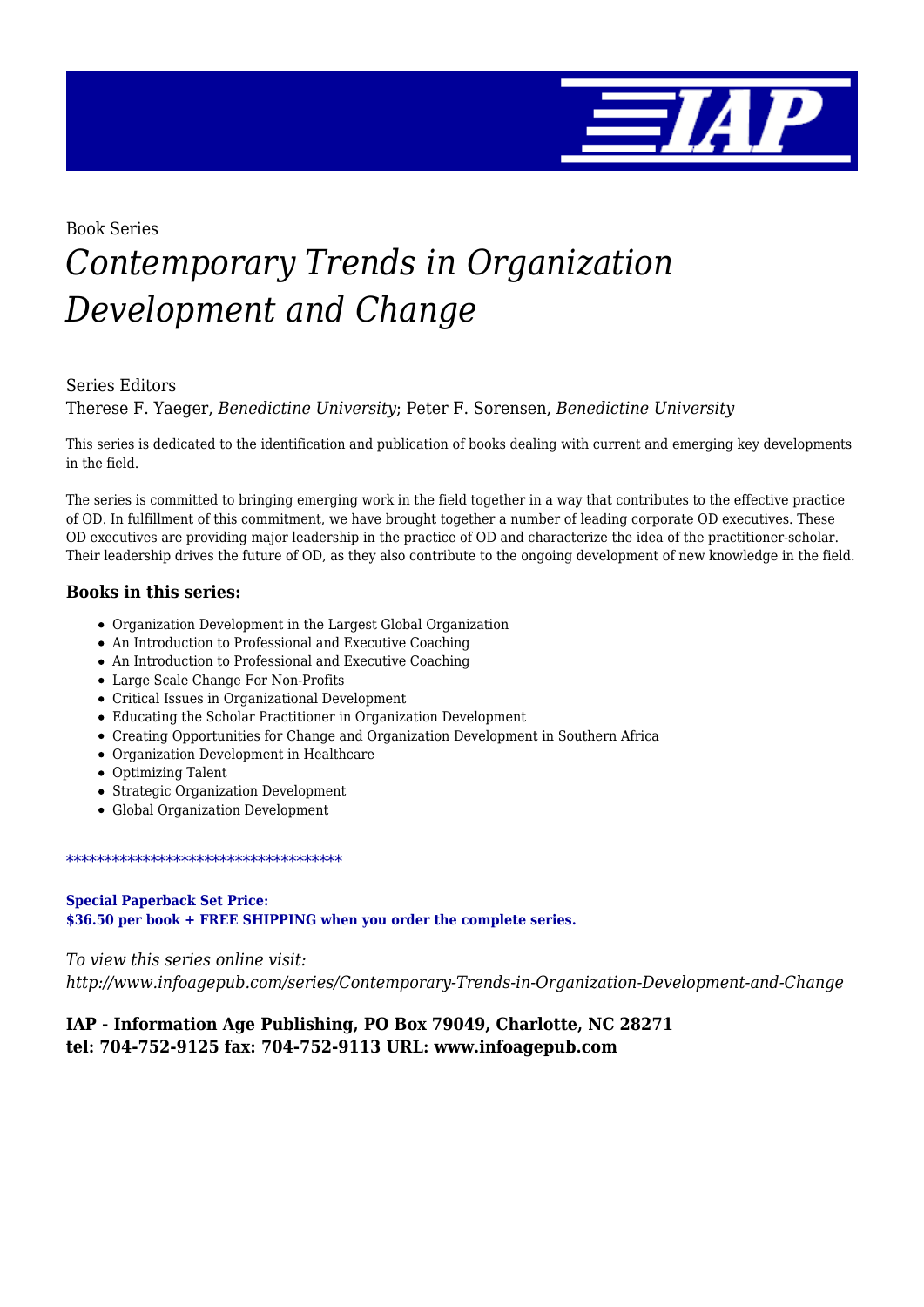

#### Organization Development in the Largest Global **Organization** The History of OD in the U.S. Military

Robert L. Reinhard, Drahnier Enterprises; Peter F. Sorensen, Benedictine University; Therese F. Yaeger, Benedictine University

2022. Paperback 978-1-64802-727-7 \$45.99. Hardcover 978-1-64802-728-4 \$85.99. eBook 978-1-64802-729-1 \$74.

The U.S. military, as the core constituent of the Department of Defense, collectively represents the largest and most complex organization on earth. As such, the U.S. military implemented the largest formal OD programs in the world. These programs, from inception to present day, utilized diverse and evolving OD intervention typologies to garner congruence with the environment. The research for this book, accomplished using an inductive, grounded theory approach, examined the initiatives that fostered the use of OD intervention typologies. The findings revealed three major epochs of OD interventions that span a 50-year timeline. The epochs include: (1) Traditional OD; (2) Total Quality Management (TQM); and (3) Continuous Process Improvement (CPI). The epoch of Traditional OD represents the use of human process interventions while TQM and CPI represent the use of technostructural interventions. In the end, the relationship between organization design and culture, and the selection of OD intervention typologies, were best explained using variables that explicate diverse environmental occurrences that influenced senior military leaders' perceived need for specific OD interventions. These perceived needs were predicated on the requirement to exploit vital resources in an effort to bolster warfighting operational readiness in support of the American citizenry.

**CONTENTS:** Foreword, *Peter F. Sorensen and Therese F. Yaeger.* CHAPTER 1: Introduction. CHAPTER 2: OD and the Organization. CHAPTER 3: The U.S. Military Organization. CHAPTER 4: Organization Design. CHAPTER 5: The U.S. Military From an Organization Design Perspective. CHAPTER 6: Societal and U.S. Military Culture. CHAPTER 7: OD Interventions. CHAPTER 8: Conceptual Framework. CHAPTER 9: A Posteriori Literature Review. CHAPTER 10: Epoch One, Traditional OD and Human Process Interventions. CHAPTER 11: Epoch Two, TQM and Technostructural Interventions. CHAPTER 12: Epoch Three, CPI and Technostructural Interventions. CHAPTER 13: Analysis of Findings. CHAPTER 14: Conclusions.



#### An Introduction to Professional and Executive Coaching 2nd Edition

Sheila Boysen-Rotelli, Lewis University

2021. Paperback 978-1-64802-250-0 \$45.99. Hardcover 978-1-64802-251-7 \$85.99. eBook 978-1-64802-252-4 \$74.

The coaching profession is growing and innovating. According to the International Coaching Federation (ICF), coaching earns over \$3 Billion per year with over 100,000 practitioners of coaching. This book is for both practitioners and scholars of executive coaching. Coaching is an exciting and powerful skillset that allows individuals to empower others and helps individuals to generate awareness that opens the door for great levels of success.

The approach of this book is to look at the theoretical framework of coaching as it applies to the actual practice of coaching others and groups.

It is important to ground practice in theory and research to bring together the researched framework to help to inform the approach. There is an old proverb that states: "Theory is when you know everything but nothing works. Practice is when everything works but no one knows why." The approach of this book will enable the student with the theory, the processes and the skills to coach in a way that works and to be able to understand the why behind the success as well as make it replicable.

**CONTENTS:** Foreword. Preface. CHAPTER 1: Coaching Overview and Definition. CHAPTER 2: The Evolution of Coaching. CHAPTER 3: The Different Models of Coaching. CHAPTER 4: The Process of Coaching. CHAPTER 5: The Role of the Coach. CHAPTER 6: Effective Coaching Skills. CHAPTER 7: The Use of Assessments in Coaching. CHAPTER 8: Establishing Your Practice. Appendix A. Appendix B. About the Author.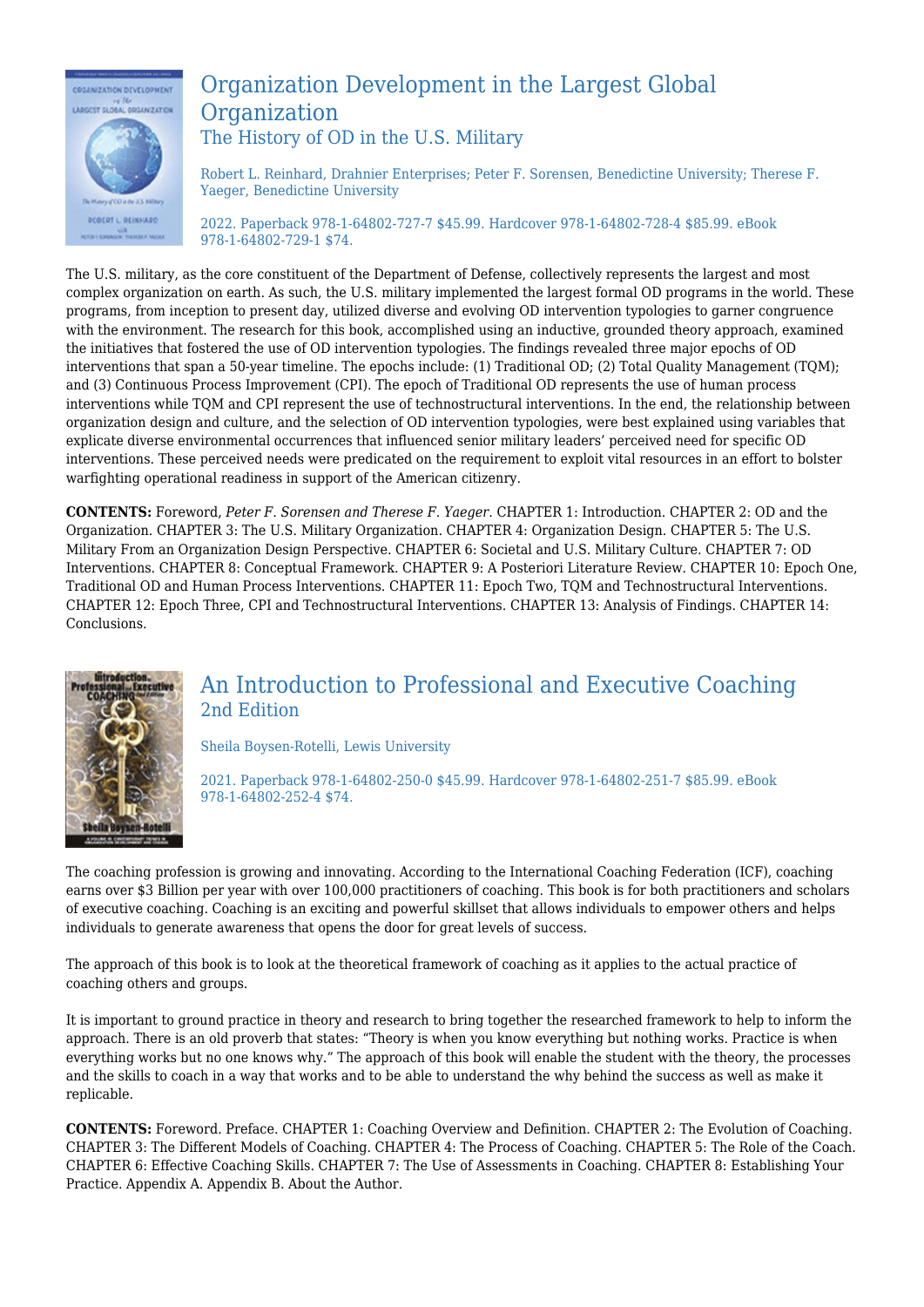## An Introduction to Professional and Executive Coaching



Sheila Boysen-Rotelli, Lewis University

2018. Paperback 978-1-64113-254-1 \$45.99. Hardcover 978-1-64113-255-8 \$85.99. eBook 978-1-64113-256-5 \$74.

The coaching profession is growing. According to the International Coach Federation (ICF), coaching earns over \$2 Billion per year in US dollars. The proposed readership of this book is both practitioners and scholars of executive coaching. It will also fill the current gap of a universal textbook that can be used in higher education coaching curriculum.

The International Coach Federation (ICF) conducts a global study every four years. The 2016 study found that there are over 100,000 practitioners of coaching across the world. It also found that almost all coach practitioners received some form of coach specific training. There are over 1,500 ICF approved coach training programs. Currently, there is not a consistent set of textbooks or resources that are used by these programs.

This textbook is for the developing coach practitioner as well as the experienced coach practitioner that would like to develop further. Coaching is an exciting and powerful skillset that allows individuals to empower others and helps individuals to generate awareness that opens the door for great levels of success.

The approach of this book is to look at the theoretical framework of coaching as it applies to the actual practice of coaching others and groups. It will also take the approach of covering the comprehensive coaching curriculum that is ingrained in the 11 core competencies of coaching and will also provide an overview of building a coaching culture in an organization as well as how to build an independent coaching business. The International Coach Federation (ICF) 11 core competencies are the most widely accepted coaching framework in the industry and profession of coaching.

It is important to ground practice in theory and research to bring together the researched framework to help to inform the approach. There is an old proverb that states: "Theory is when you know everything but nothing works. Practice is when everything works, but no one knows why." The approach of this book will enable the student with the theory, the processes and the skills to coach in a way that works, and to be able to understand the why behind the success as well as make it replicable.

It is the author's hope that the readers of this book will find information that is relevant, helpful and even challenging in ways that increase their personal growth and development as coaches.

**CONTENTS:** Foreword. Preface. CHAPTER 1: Coaching Overview and Definition. CHAPTER 2: The Evolution of Coaching. CHAPTER 3: The Different Models of Coaching. CHAPTER 4: The Process of Coaching. CHAPTER 5: The Role of the Coach. CHAPTER 6: Effective Coaching Skills. CHAPTER 7: The Use of Assessments in Coaching. CHAPTER 8: Establishing Your Practice. Appendix. About the Author.



## Large Scale Change For Non-Profits A Playbook For Social Sector Capacity Building

Gina Hinrichs; Cheryl Richardson

2015. Paperback 978-1-68123-041-2 \$45.99. Hardcover 978-1-68123-042-9 \$85.99. eBook 978-1-68123-043-6 \$74.

The impetus to purchase this book is to provide social profit leaders, change agents, and new organization development (OD) practitioners who need a simple "Monday-ready" tool kit so they can help their social profit organization build capacity. A complete large scale change approach is offered.

This practitioner's playbook contains tactics and tools that can be experimented with by the social profit improvement team. A playbook allows the team to create, explore, and master without fear while learning. What is contained in this playbook has been tested across many for-profit and non- (social) profit organizations. It is designed to be a bridge for OD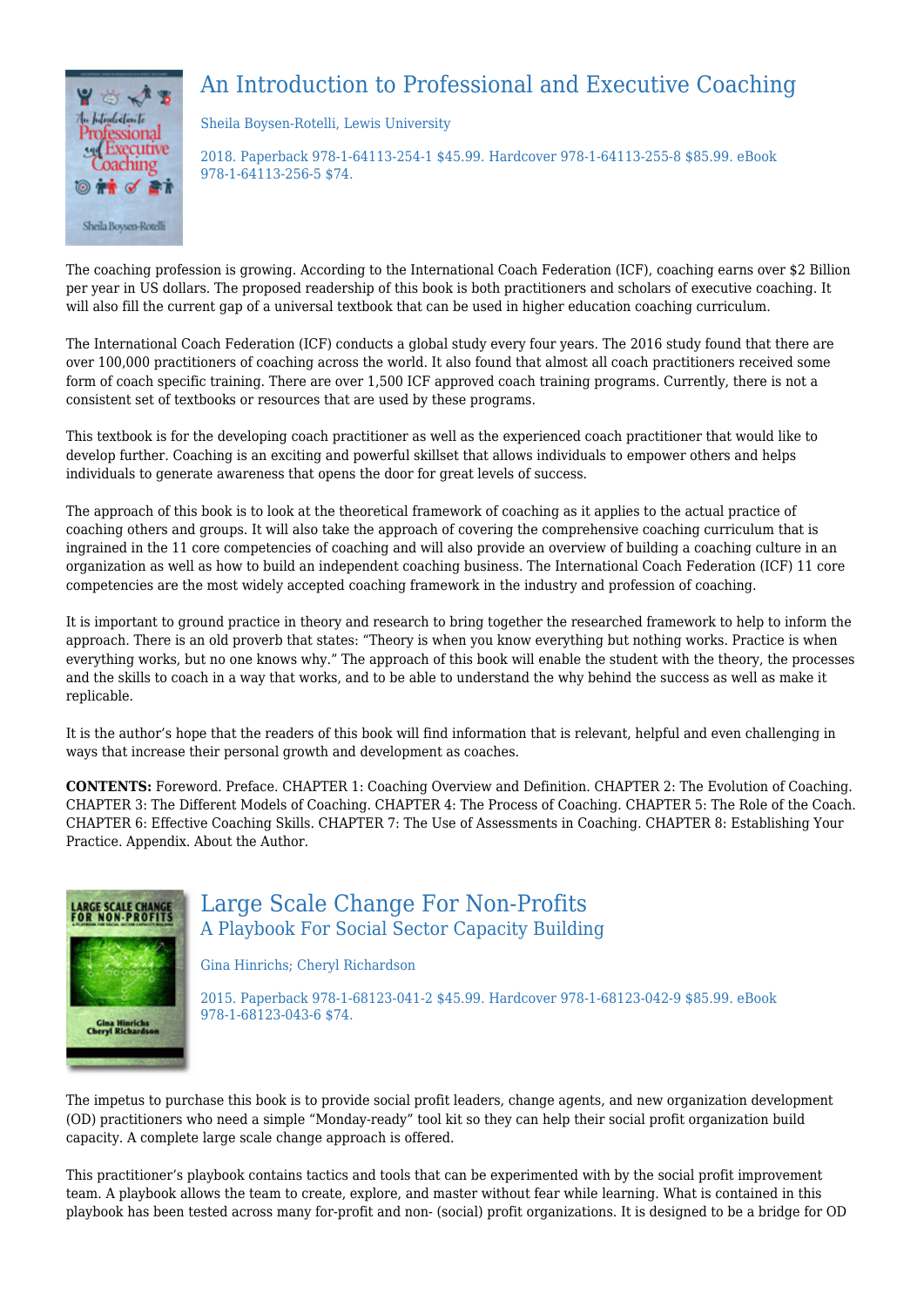theories that have informed the work to field ready tools for large scale change. This book provides both explicit and tacit knowledge. The contents in this book have been tested in social profit projects.

**CONTENTS:** Preface. **PART I: STRENGTH-FOCUSED CYCLES OF CAPACITY BUILDING** Introduction. **PART II: CYCLES OF CAPACITY BUILDING** Phase 1: Visioning the Future. Section 2: Inquire. Phase 2: Designing the Future. Section 4. Phase 3: Actualizing the Future. Implement. **PART III: RESOURCES** Resources.



#### Critical Issues in Organizational Development Case Studies for Analysis and Discussion

Homer H. Johnson, Loyola University Chicago; Peter F. Sorensen, Benedictine University; Therese F. Yaeger, Benedictine University

2013. Paperback 9781623963255 \$45.99. Hardcover 9781623963262 \$85.99. eBook 9781623963279 \$74.

This case study book provides 30 cases and responses from 90 OD consultants with expert insights specific to each particular case topic. This book is the culmination of ten years of collaboration between the Homer Johnson, Peter Sorensen and Therese Yaeger, and the OD Network that originally printed these cases in the OD Practitioner. Now with the 30 case studies compiled in one OD resource book, both practitioners and academics can experience an OD challenge and value the differing responses from OD experts.

**CONTENTS:** Introduction, *Homer H. Johnson, Therese F. Yaeger, and Peter F. Sorensen.* **SECTION I: STRATEGY.** Recognizing the Value ... and Values ... of Organization Development, *Therese F. Yaeger and Peter F. Sorensen.* Measuring Organization Development's Success: XYZ and Organization Development, *Therese F. Yaeger and Peter F. Sorensen.* Exploring Large Group Interventions, *Therese F. Yaeger and Peter F. Sorensen.* Prescribing a Healthy Dose of Organization Development for Healthcare, *Therese F. Yaeger and Peter F. Sorensen.* Quality Initiative in the Pathology Lab, *John Nicholas and Homer H. Johnson.* Anticipating Major Resistance in Metro City, *Homer H. Johnson and Tony Colantoni.* Solving an Human Resourses Problem at Metro Transit, *Homer H. Johnson and Michael F. McGovern.* **SECTION II: RESOURCES AND THE BOTTOM LINE.** Today's Challenging Times and the Role of Organization Development, *Therese F. Yaeger and Peter F. Sorensen.* Implementing the Triple Bottom Line ... Or Not? *Homer H. Johnson.* Leveraging Organization Development: Strategies for Limited Resources, *Steven P. Jones.* The Case of the Ideal Organization Development Job, *Homer H. Johnson and Chris Pett.* The Sustainability Initiative at Metro Charity Hospital, *Homer H. Johnson.* **SECTION III: POWER AND ETHICS.** Power and Ethics: Unethical Use of Power, *Therese F. Yaeger and Peter F. Sorensen.* Some Questionable Practices at County General, *Homer H. Johnson.* The Case of 360 Reviews at Electronics Division, *Homer H. Johnson.* You Walked Into a Political Mine Field, and I Hope You Survive, *Homer H. Johnson.* The Transition Isn't Working! *Homer H. Johnson and Anthony Colantoni.* **SECTION IV: CONFLICT.** The Case of Food Service, *Homer H. Johnson.* Do You Want to Work for a Jerk? *Homer H. Johnson.* Resolving Conflict at InSo, *Homer H. Johnson.* Resolving Conflict at Walberg Bank Group, *Homer H. Johnson.* A Case of Competition at Centri-Pharm, *Peter F. Sorensen and Therese F. Yaeger.* Bad News at Great North Insurance, *Homer H. Johnson.* Rioting in the Third Ward, *Homer H. Johnson and Richard T. Johnson.* **SECTION V: GLOBAL ORGANIZATION DEVELOPMENT AND CULTURE.** A Case of Too Much Diversity? *Homer H. Johnson.* Implementing "No Child Left Behind": Is There a Role for OD? *Jan Rashid and Homer H. Johnson.* The Camwell High School Case, *Homer H. Johnson.* Organization Development's Role When Going Global, *Therese F. Yaeger and Peter F. Sorensen.* Implementing a Global Corporate Strategy: The Role of Organization Development, *Therese F. Yaeger and Peter F. Sorensen.* Organization Development in Africa, *Therese F. Yaeger and Peter F. Sorensen.* About the Authors/Editors.



## Educating the Scholar Practitioner in Organization Development

Deborah A. Colwill

2012. Paperback 978-1-61735-665-0 \$45.99. Hardcover 978-1-61735-666-7 \$85.99. eBook 978-1-61735-667-4 \$74.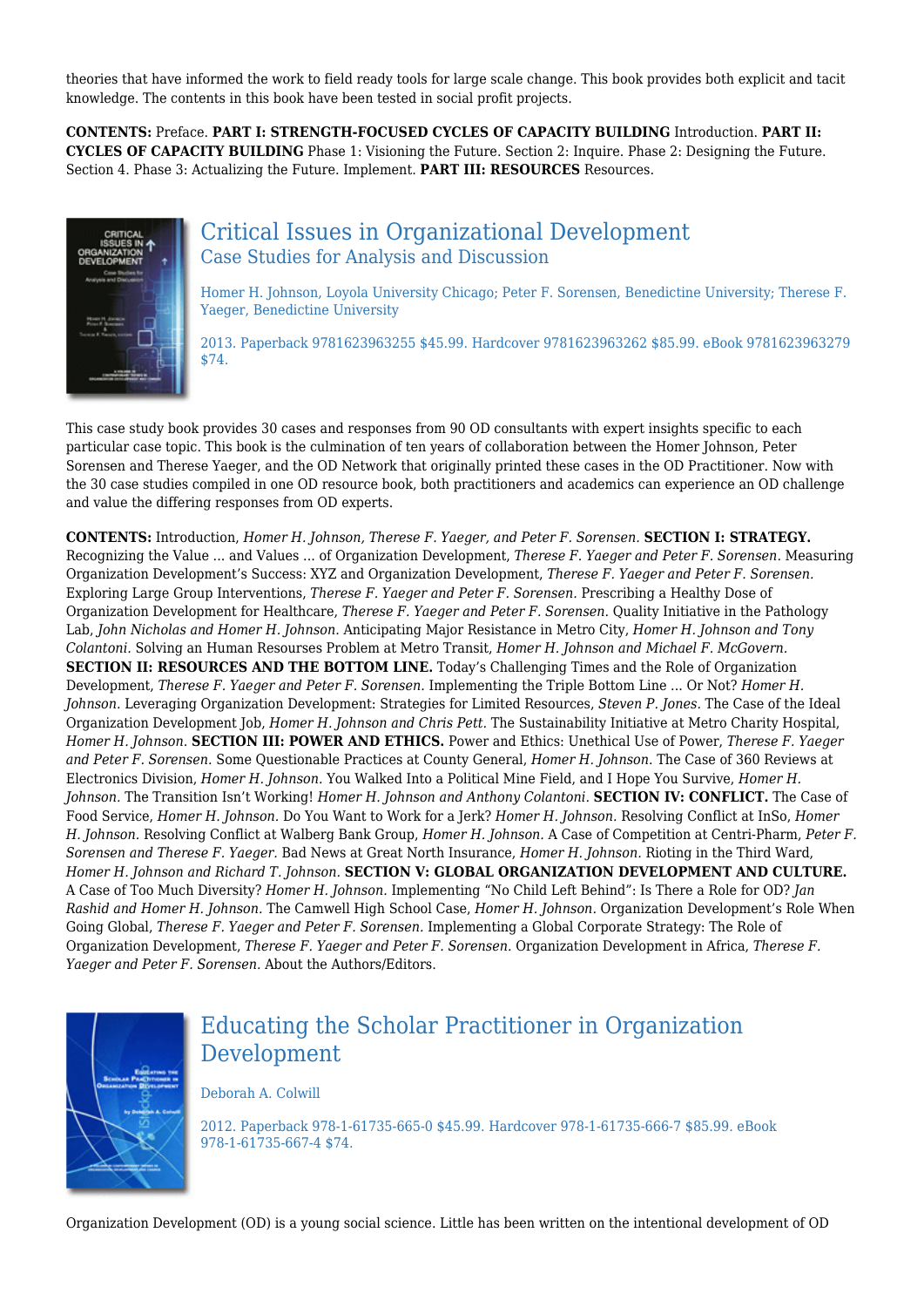professionals. As a young field of inquiry it is important to understand how the future leaders of the field of OD are being developed. The focus of this work explores the education of scholar practitioners in OD. The research upon which this document is based examined the impact that professional research doctoral programs (affiliated with the field of OD) had on the learning and professional development of select doctoral graduates. Alumni reported important elements of their educational experience that contributed to their professional and personal growth. The nature of these educational elements suggest processes or methods of teaching that may be transferable to training OD professionals in a broader context outside of higher education. Even more directly this research provides well informed feedback to administrators and faculty of professional research doctorate programs from the alumni about their educational experience. This feedback could be used to advance both program and course development in universities that offer these types of degrees. The intended audience of this work includes practitioners of OD, professors of OD and management, faculty and administrators of doctoral education, talent management and leadership development professionals, and adult educators.

**CONTENTS:** 1. Introduction. **PART I: BACKGROUND LITERATURE** 2. Doctoral Education. 3. The Doctoral Student. 4. Achieving Learning. **PART II: RESEARCH FINDINGS** 5. Faculty Perspectives. 6. Alumni Perspectives. 7. A Synthesis of Findings. **PART III: IMPLICATIONS OF THE RESEARCH** 8. Developing OD Practitioners. 9. Developing Scholar Practitioner Doctoral Students. 10. Toward a Culture of Learning. Appendix 1: Research Methodology. Appendix 2: Further Research. References. Author Bio.



## Creating Opportunities for Change and Organization Development in Southern Africa

Dalitso Samson Sulamoyo, Illinois Association of Community Action Agencies

2012. Paperback 9781623960315 \$45.99. Hardcover 9781623960322 \$85.99. eBook 9781623960339 \$74.

This book takes the position that successful OD applications in cross-cultural settings are predicated on the ability of OD experts to localize them for purposes of suiting local conditions and context. Cultural frameworks have been utilized by global OD experts to understand the general cultural settings of environments in which they are working and applying OD techniques. However, the complexities of culture within organizations, communities and countries may not always be understood within these cultural frameworks and models. Assumptions of culture based or reliant on models alone can impede the successful applications of OD. The author discusses the role of cultural translations of OD techniques within a southern African context. It examines the approach of western consultants in a southern African environment as well as the approach of local southern African consultants as they interact with western developed OD applications in their own local environments.

The book uses three methods for conveying the opportunities and experience of OD in southern Africa: research, practitioner point of view, and storytelling. The author recognizes the works of renowned African scholars in the field of management as well OD practitioners carrying out innovative and pioneering work in southern Africa. Their work may not have had much exposure in the West; however, their contributions to the field of management should be recognized. OD is discussed in this book as an opportunity for change and development for southern African countries that are in democratic transitions, post conflict environments and on a path of development. The future of OD is explored within the context of economical, global and political emerging issues. The time is right for change and development in southern Africa with OD as the driving force.

**CONTENTS:** Foreword. Preface. Acknowledgements. 1 Understanding OD. 2 Underlying Assumptions and Values of Southern African Culture. 3 The Practice of OD and Africanism. 4 Cultural Models. 5 Meta-Analysis of OD Case Studies from Malawi. 6 The Future of OD in Southern Africa. Appendix: Literature Review on Organization Development Studies. from Malawi and South Africa. About the Author.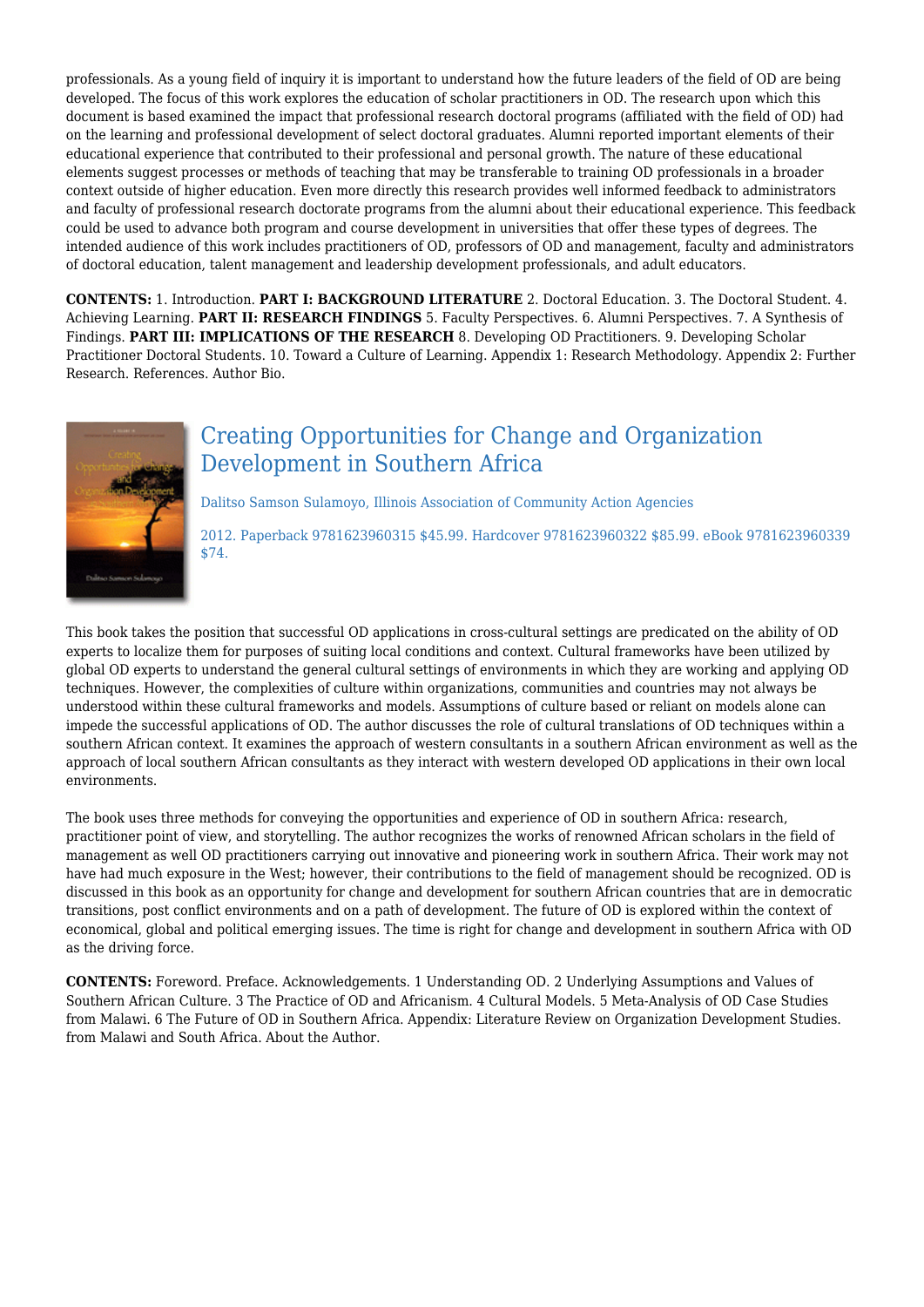

## Organization Development in Healthcare A Guide for Leaders

Jason Wolf, The Beryl Institute; Heather Hanson, Kaiser Permanente; Mark Moir, Sanford Health-MeritCare

2011. Paperback 978-1-61735-351-2 \$45.99. Hardcover 978-1-61735-352-9 \$85.99. eBook 9781617353536 \$74.

In a world saturated with the "how tos" of OD, there is a void of evidence-based resources for both organizational leaders and OD scholar-practitioners to use as a guide while navigating the complex and chaotic environment of healthcare. This handbook has been created to fill this space and provide a resource for this vital audience at a time of great change and greater potential in the healthcare arena.

The handbook will focus on the critical nature of OD in healthcare and how it applies in this unique environment; examining its broad use from hospitals to corporate offices and from small systems to multinational corporations. The book will provide research-based, practical processes and methods, while sharing compelling cases of how the compassion and care associated with healthcare is wound tightly with the OD work it encompasses.The handbook will also offer a comprehensive look at the role OD plays in the critical issues and significant changes facing healthcare today.

The handbook overall is a small part history and a small part predictions surrounding very practical and applicable uses of OD In healthcare. Through the sharing of engagement processes, revealing outcomes and connecting each concept to a living case of how OD has impacted the healthcare field, this handbook provides a unique resource for OD and HR professionals, healthcare executives, MHA students and the academic community.

**CONTENTS:** Foreword, Therese Yaeger and Peter Sorenson. Introduction, *Jason A. Wolf*, *Heather Hanson*, and *Mark J. Moir*. **PART I**: CHANGE. Understanding the Multifaceted Nature of Change in the Healthcare System, *Dawn E. Bowden* and *Stanley J. Smits*. Developing a Change-Ready Organization: Building Internal Capacity for Change, *Stacy B. Cupisz*, *Joanne Schlosser*, *Beth B. Stiner*. Guiding Health System Change: Leadership Strategies for Organization Development, *Josephine M. Kershaw* and *William E. Ruse*. **PART II**: LEADERSHIP. The Strategic Role of Organization Development in Talent Management and Transforming Leadership: CEO and OD Executive Perspective, *Rosa M. Colon-Kolacko*. The Multidisciplinary Healthcare Leadership Model, *Charlotte D. Lofton* and *Howard O.Straker*. Collaboration in Healthcare: A Complex Proposition for One Leadership Team, *Daniel J. Dangler* and *Susan Burns-Tisdale*. **PART III**: ENGAGEMENT. Promoting Employee Engagement, *Tabitha Moore*. Intrinsic: The Missing Link to Creating a Culture of Wellbeing and Employee Engagement, *Rosalind Ward*. **PART IV** : NEW VIEWS. Leading Important Conversations: The Schwartz Center Rounds®, *Kathryn Kaplan*. The Value of Appreciative Intelligence in the Culture of Senior Living, *Diane Doumas*. Span of Control: Designing Organizations for Effectiveness, *Kelly Topp* and *Jon H. Desjardins*. Innovation and Engagement: What Works When Diligence and Good Intentions Are Not Enough, *Lisa Kimball* and *Carlos R. Arce*. Organization Development in the New Age of Healthcare Reform, *Diane L. Dixon*. Learning to Resist "Resistance to Change" in Academic Medicine, *Marvin Weisbord*. Organization Development in Health Care: The Dialogue Continues, *Heather Hanson*, *Mark J. Moir*, and *Jason A. Wolf*.`



Optimizing Talent What Every Leader and Manager Needs to Know to Sustain the Ultimate **Workforce** 

Paul H. Eccher; Linda D. Sharkey

2011. Paperback 978-1-61735-233-1 \$19.99. Hardcover 978-1-61735-234-8 \$34.99. eBook 9781617352355 \$74.

Optimizing Talent is the must have book for every leader and manager looking to sustain the ultimate workforce. Linda and Paul show what works and what doesn't in talent initiatives to drive business outcomes. This book is a call to action to transform how you think about talent, how you develop and retain talent and how you measure the impact of talent initiatives on the bottom line.

**CONTENTS:** Preface. Foreword. Acknowledgements. 1 Getting Started. 2 Overview of the Talent Optimization Framework and Survey. 3 Optimizing the Talent Pool: Results and Findings. 4 Leadership and Culture: The Glue that Holds the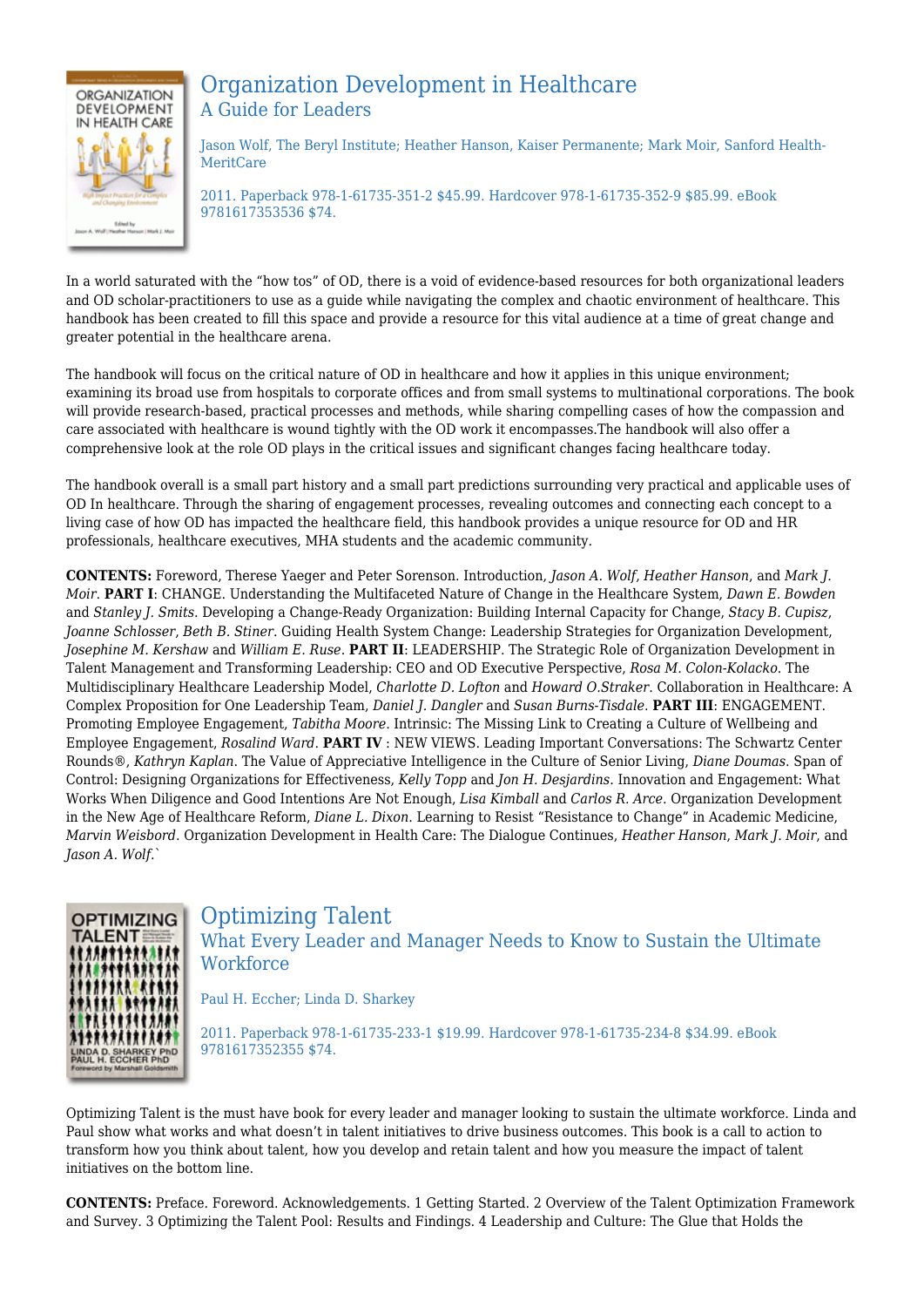Organization Together. 5 Strategic Alignment: The Underpinnings of the Organization. 6 Talent Assessment: The People-Strategy-Performance Link. 7 Performance Management: The Fallacy of the Current Systems. 8 Learning and Development: Maximizing the Talent Pool. 9 Human Resources Capability: The Keeper of Culture. 10 Talent Data Analytics: High-Impact Measurement that Matters. 11 Pulling It All Together: Becoming a Talent Optimizer. About the Authors



#### Strategic Organization Development Managing Change for Success

Therese F. Yaeger, Benedictine University; Peter F. Sorensen, Benedictine University

2009. Paperback 978-1-60752-210-2 \$45.99. Hardcover 978-1-60752-211-9 \$85.99. eBook 9781607523352 \$74.

This second volume in the Contemporary Trends in Organization Development and Change Series addresses one of the most complex and important issues for management and organization development today -- how to plan for and create an organization capable of not only competing but excelling in an almost impossibly turbulent and uncertain environment.

The book brings together a series of articles by practitioner-scholars. Those authors who have the responsibility for helping their organization create the future, and who also have the responsibility of helping us conceptually understand the process of strategic OD. In this book, you can sense the value of both of these voices – the practitioner and the scholar. These authors include organization development executives from global Fortune 500 organizations, major community service organizations, major academic contributors to the field, and OD practitioners from major consulting firms. Each author makes a unique contribution by providing strategies for planning the future, implementing change, and creating organizational capabilities for sustained success. New and current models for strategic organization development and candid discussions of issues, difficulties, and ways of coping with unanticipated events are provided. This book is dedicated to contributing to a better understanding and sharing of how major corporations, community service organizations, and OD consultants are experiencing and working with one of the most important organizational problems of today – how to manage change for success.

**CONTENTS:** This book begins with an overview of strategic organization development, past, present and future, and discusses the evolution of strategic OD within the context of the history of the field of OD. A second section is dedicated to strategic OD within a global context. Here such issues as planning and implementing strategic OD in a multinational environment are discussed. A third section presents new models of strategic planning and change, based on experiences of both corporate OD executives and OD consultants. An additional section addresses the role of the OD practitioner in building organizational competencies for the future through organizational change, culture change, and talent management. A final section presents a summary and synthesis of the current state of the role of OD in helping organizations manage change for success.



## Global Organization Development Managing Unprecedented Change

Peter F. Sorensen, Benedictine University; Thomas C. Head, Roosevelt University; Therese F. Yaeger, Benedictine University

2006. Paperback 978-1-59311-559-3 \$45.99. Hardcover 978-1-59311-560-9 \$85.99. eBook 9781607527947 \$74.

The purpose of this book is to address one of the most rapidly growing and important areas in the field of organization development. Despite its importance, relatively little is known about international and global organization development. This book is designed to summarize and apply the existing knowledge in international and global organization development in such a fashion as to provide insight, knowledge, and application in a way that is most helpful to the organization development professional who is interested in, or working in, the field.

The book incorporates models of cultural differences, which are identified and expanded in terms of the implications for the practice of organization development. (1) It explores cultural values in terms of differences in resistance to change, the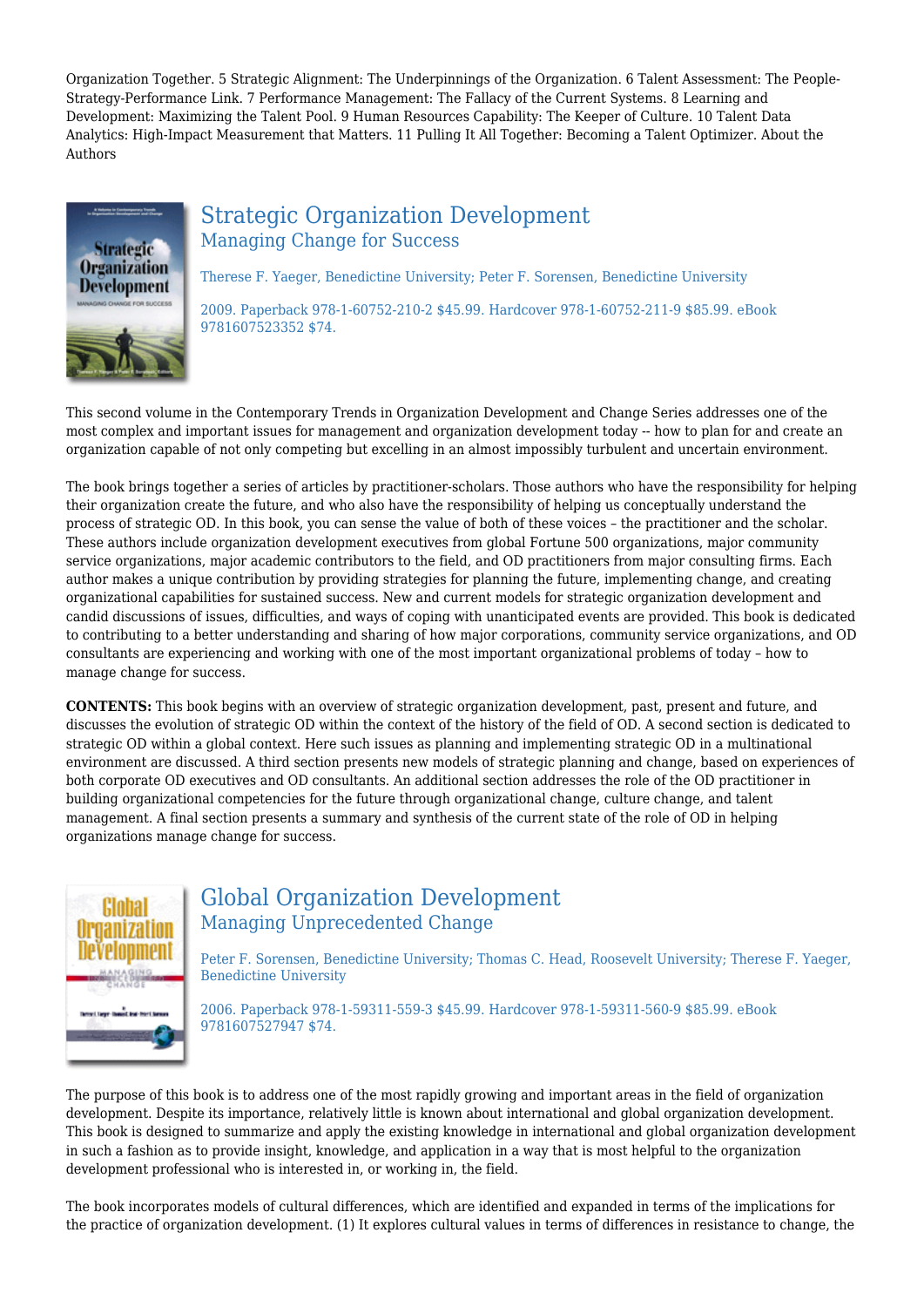nature of leadership roles, organizational structure and the application of such organization development techniques as team building, survey feedback, job redesign, and large group methods. (2) It explore successes in both developed and developing countries. (3) It provides a list of competencies both for basic knowledge and skills and their extension to international work. It explores the match between organization development interventions and national cultural values. (4) It explores the role of economic development and legal and political structures for global organization development practitioners. It deals with the issue of culture specific versus universal organization development techniques. (5) It incorporates stories from pioneers in the field as well as more recent members of the organization development community. (6) It uses illustrations from award-winning international projects. (7) It draws on a substantial amount of work undertaken by the authors including over one hundred interviews with leading organization development professionals, surveys of organization development professionals, articles and books on international/global organization development and the authors' own international research including an award winning international case.

**CONTENTS:** Organization Development In a Changing World. Fundamental Issues in Global Organization Development. Context For Practice of Global Organization Development. National Culture Values, Economic Development and Legal Considerations. The Role of Economics in Global Organization Development. Legal Issues for Global Consultants. International and Global Organization Development in Review